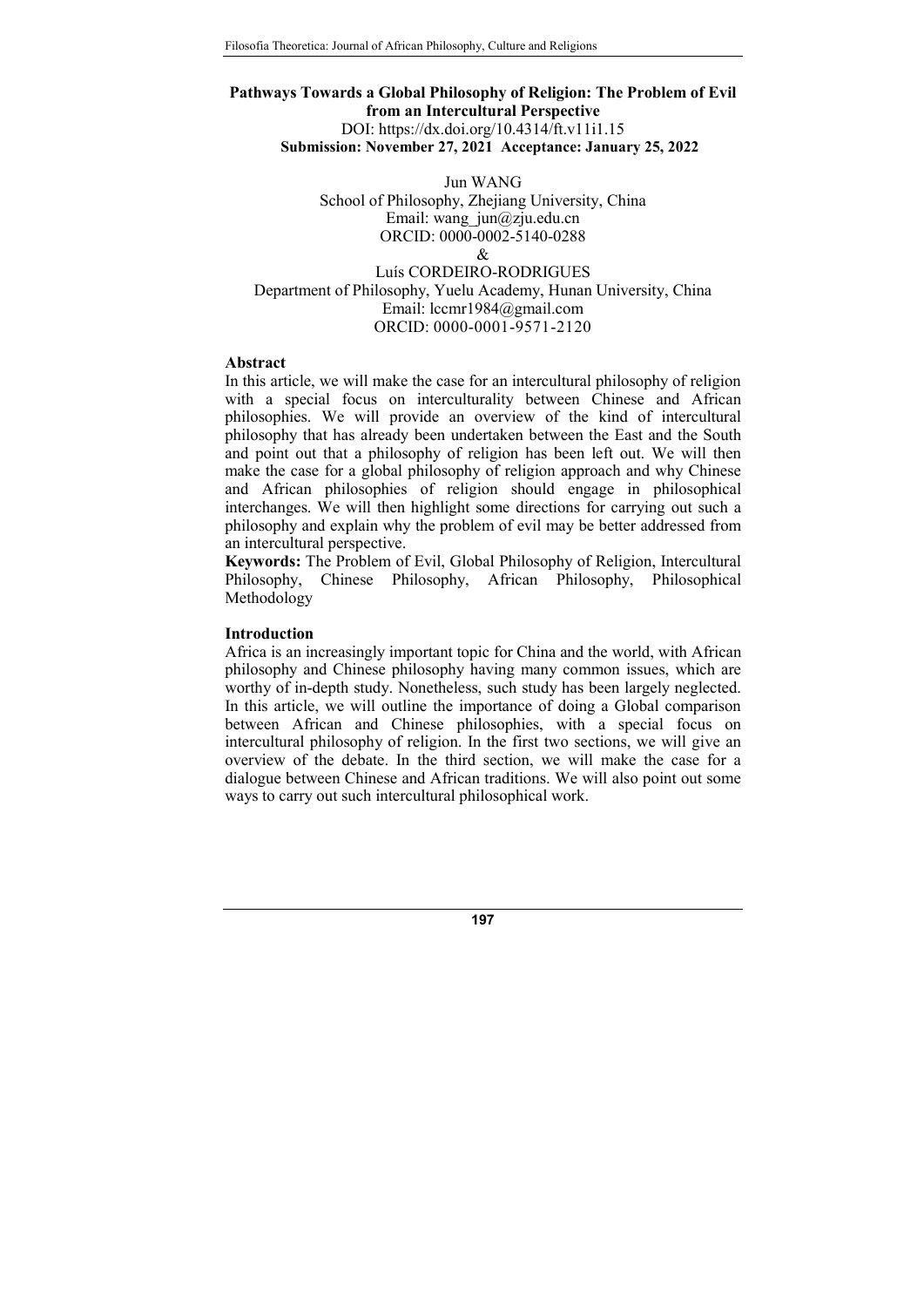# African and Chinese Philosophies as a Topic of Intercultural Philosophy

Intercultural dialogue opens up new possibilities of development for contemporary philosophy. Doing intercultural philosophy helps us understand the diversity of the world in a better and fairer way. Intercultural philosophy has, therefore, some ideological elements underlying it, i.e., it envisions a globalized world. To carry out intercultural philosophy is not a morally neutral enterprise. Instead, it is to consciously acknowledge that there is something valuable to learn from intercultural exchanges and the importance of building on this (WIMMER 2004). It is not a unified setting that transcends all special cultural worlds, such as providing a unified standard to measure all different cultures, but a convergence of ideological possibilities. In such a philosophy, if anything is universal, it can only be the recognition of the fact of cultural diversity and the discussion of communicability between cultures and religions. We, therefore, endorse the Polylogue approach proposed by Franz Martin Wimmer, that is, taking the principle of pluralism, and through a full discussion and multi-participation of agents, searching for an 'overlapping consensus' (WIMMER 2004). The intercultural philosophy of religion is one of the keys to this intercultural consensus. This is because it contributes to a full understanding of the most basic ways that people relate to each other and to the world and, therefore, is of key importance in a Globalized world. Religion is not a random and simple category, but rather, it refers to many fundamental aspects of people's lives.

From the perspective of intercultural philosophy, the scene of world philosophy is bound to change for an increasingly pluralist world. Westerncentrism in the history of traditional philosophy, as well as the Chinese-Western dualistic structure of the Chinese world, should be challenged through the lens of contemporary intercultural philosophical methodology, and replaced by a pluralism that recognizes different cultures as valuable and deserving respect. The engagement with African philosophy is undoubtedly an important opportunity to repaint the map of world philosophy, and it is also an important step for the continuous expansion and improvement of Chinese cultural vision in the process of globalization. This is especially the case in terms of the philosophy of religion. African philosophy is very much grounded in religious thought and to this extent, other philosophical disciplines are very much inspired by the philosophy of religion (MBITI 1990). The truth is that for most Chinese scholars, African philosophy is a brand-new 'other'. We suggest that a dialogue and understanding with African thoughts and philosophy will help us find an appropriate level of self-understanding and self-positioning in the era of globalization.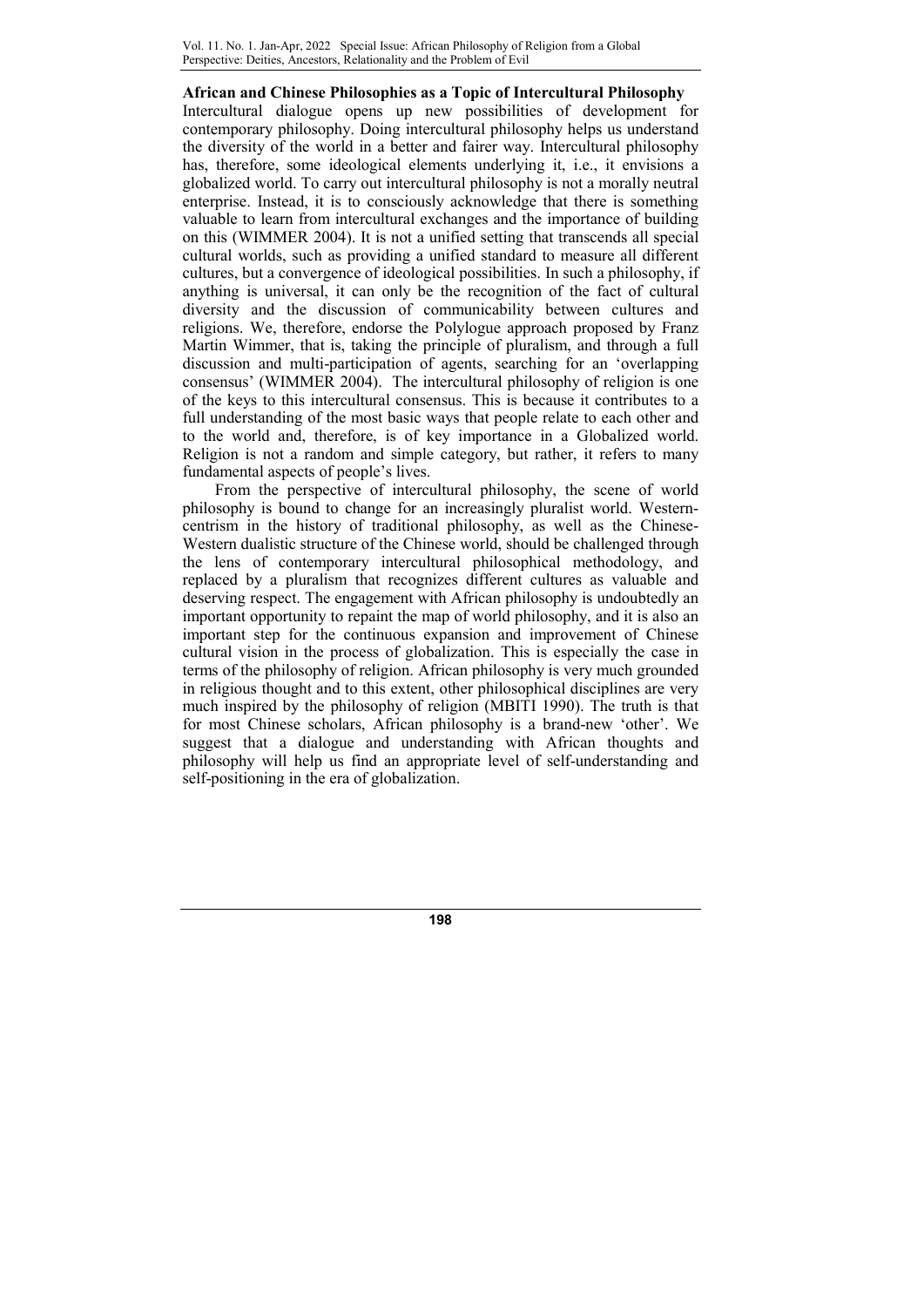From our point of view, the study of African philosophy should not be carried out from an ethnocentric standpoint, like, for example, using Western philosophical categories and conceptual systems as the only standard to measure and interpret African and Chinese philosophies. New methodologies for the study of non-Western philosophies, such as Jonathan Chimakonam's Ezumezu viewpoint, ought to be adopted as ways to proceed (CHIMAKONAM 2019). On the other hand, in addition to studying African thoughts, religions, and culture from the perspectives of linguistics, anthropology, and ethnology, we should also understand, grasp and present African philosophy from the perspective of intercultural philosophy. We should systematically sort out the basic appearances and development context of African philosophy via three aspects, namely, African ethics and political philosophy, African traditional philosophy (e.g., African religious thought), and the links between contemporary African philosophy and world philosophy. All of these should be fully presented in the context of the pluralism of world philosophy. As mentioned before, owing to the crucial importance of religious thought in African philosophy, it is crucial to explore the African philosophy of religion in order to fully understand African philosophy (MBITI 1990).

## The study of African philosophy in the Chinese World

 $\overline{a}$ 

The study of African philosophy in Chinese philosophy circles is still very rare. Most Chinese scholars in the field of philosophy who work on topics related to Africa focus mostly on the philosophy of North Africa. For example, a prominent book in Chinese philosophical circles is Martin Bernal's 'Black Athena: The Afroasiatic Roots of Classical Civilization', which was translated into Chinese by Hao Tianhu in 2020 (BERNAL, 2011). The research on philosophy in sub-Saharan Africa is nearly inexistent. From the 1970s to the 1990s, Chinese journals such as 'World Philosophy', 'Philosophical Trends' and 'Foreign Social Sciences' published a series of translations on African philosophy, such as the articles of Allasane N'Daw, Kwasi Weredu, and Henry Odera Oruka, among others.<sup>1</sup>

<sup>&</sup>lt;sup>1</sup> Cf. N'DAW Allasane: 'Zivilisation und Philosophie in Schwarzafrika' [Wissenschaft und Weltanschauung], Vol.3, 1978. Chinese trans. by Yan Xiaoyuan, [World Philosophy], Vol. 5, 1979. Kwasi Wiredu: ':Can Philosophy be intercultural? An African viewpoint', [Diogenes] Vol. 184, 1998. Chinese trans. by Zhang Xiaojian, in: [Diougenni], 12/2000. Henry Odera Oruka: 'Sage Philosophy in Africa', [International Philosophical Quarterly], 1983(12). Chinese trans. by GUO Jingping, [Foreign social science], 1985(10).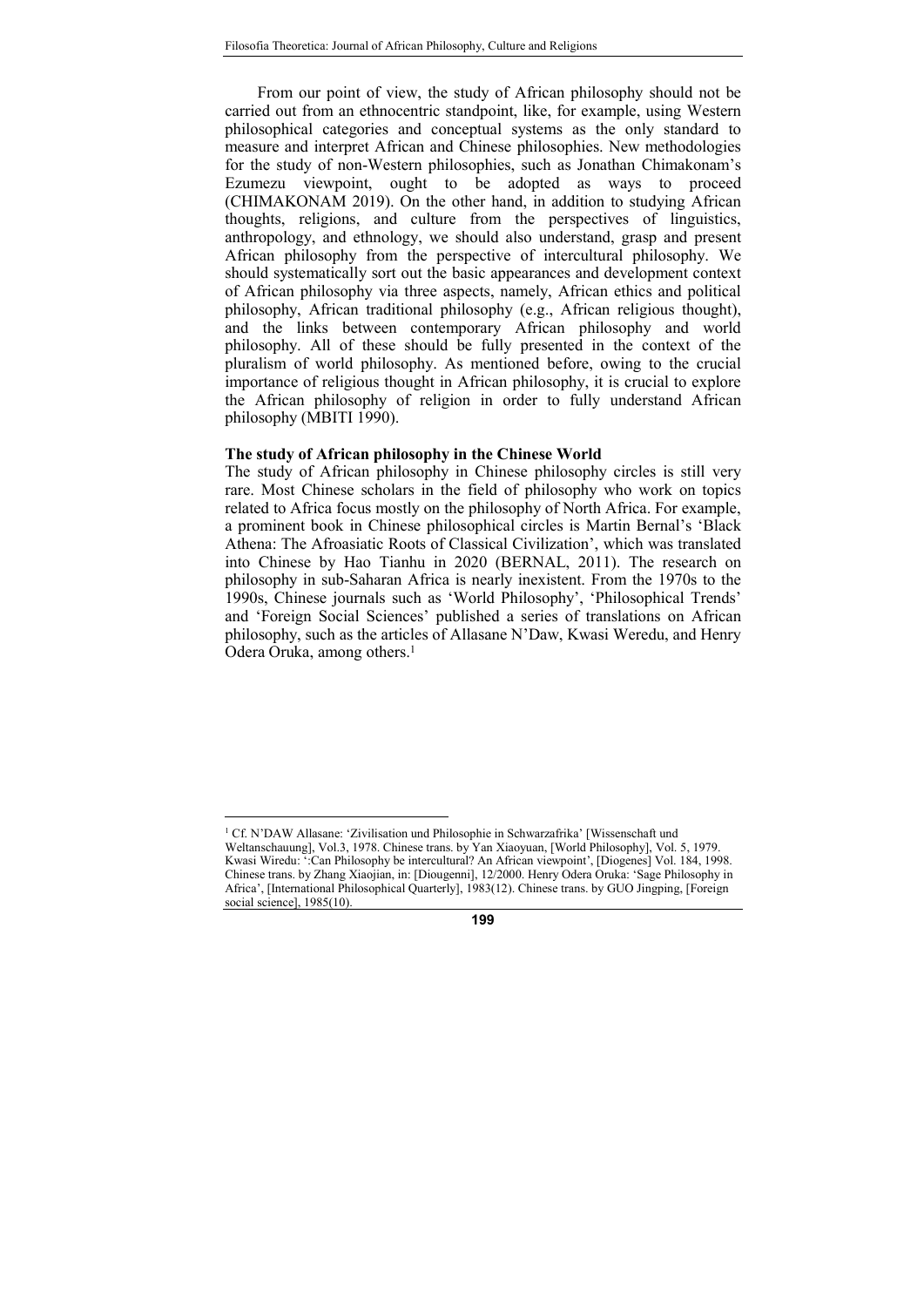Since 1985, the Chinese Academy of Social Sciences, has translated and published the Chinese version of the journal 'Diogenes', sponsored by the International Council for Philosophy and Human Sciences, and a series of representative research papers on African philosophy has been published.<sup>2</sup> Most of the original papers by Chinese scholars on African philosophy are very introductory and superficial and mostly focused on African Marxism (such as the thought of Franz Fanon and Julius Nyerere). Indeed, since the 1970s, this has been the core focus of the philosophical dialogue. There has also been some research on topics such as colonialism and Pan-Africanism.<sup>3</sup> Nonetheless, in the Chinese speaking world, there is currently no lengthy treatment in the shape of a monograph that is focused on African philosophy.

Recently, some more in-depth research attempts have been made to use African philosophy. In 2017, one of us (Jun Wang) translated Afrikanische Philosophie im Kontext der Weltphilosophie by the German philosopher Heinz Kimmeler from German to Chinese (2005). Jun Wang is also undertaking the translation of 10 representative African philosophical works and compiling a collection of essays on African philosophical research. These translation projects plan to cover the discussion of African political philosophy, African traditional philosophy and religions, contemporary African philosophy and world philosophy, and the methodology of intercultural philosophy. The hope is to provide more literature on basic research into African philosophy for the Chinese philosophical circle.

#### Towards a Sino-African Comparative Philosophy of Religion

 $\overline{a}$ 

As mentioned, comparisons between Chinese and African philosophy have been largely neglected. As far as Chinese philosophy is concerned, African philosophy is an important 'other', but it has not been fully revealed to the Chinese world so far. But as long as we pay attention to Africa, we will find that there are, in fact, many similarities between African philosophical and religious thoughts and the Chinese. Indeed, both have similar ways of thinking

2 Such as DIOP, Babacar: 'African Civilizations between the winds of east and west, [Diogenes], No.184, 1998. WIREDU, Kwasi: ':Can Philosophy be intercultural? An African viewpoint', [Diogenes], Vol. 184, 1998. MABORUNJE Akin L.: 'La Construction Socio-Politique de L'Espace en Afrique', [Diogenes], Vol.184, 1998. BONI, Tanella: 'Contribution to an analysis of the daily life of African women', [Diogenes], Vol. 184. 1998. PRESPEY Gail: 'Bâtie une 'culture national' interethnique et intergénérationnelle au Kenya', [Diogenes], Vol. 235-236, 2011 etc.

<sup>3</sup> Cf. ZHENG, Xiangfu: The Spread and Development of Marxism in Africa, [Zhejiang Social Science], 2014(12). LIN Zisai: 'The Development of Marxism in Africa', [Study & Exploration], 2019(06). ZHENG, Xiangfu: 'Marxism in the course of socialist movement in Africa', [Zhejiang Social Science] 2020(11). SHU Yunguo: 'Pan-Africanism and African Integration', in: [World History], 04/2014 etc.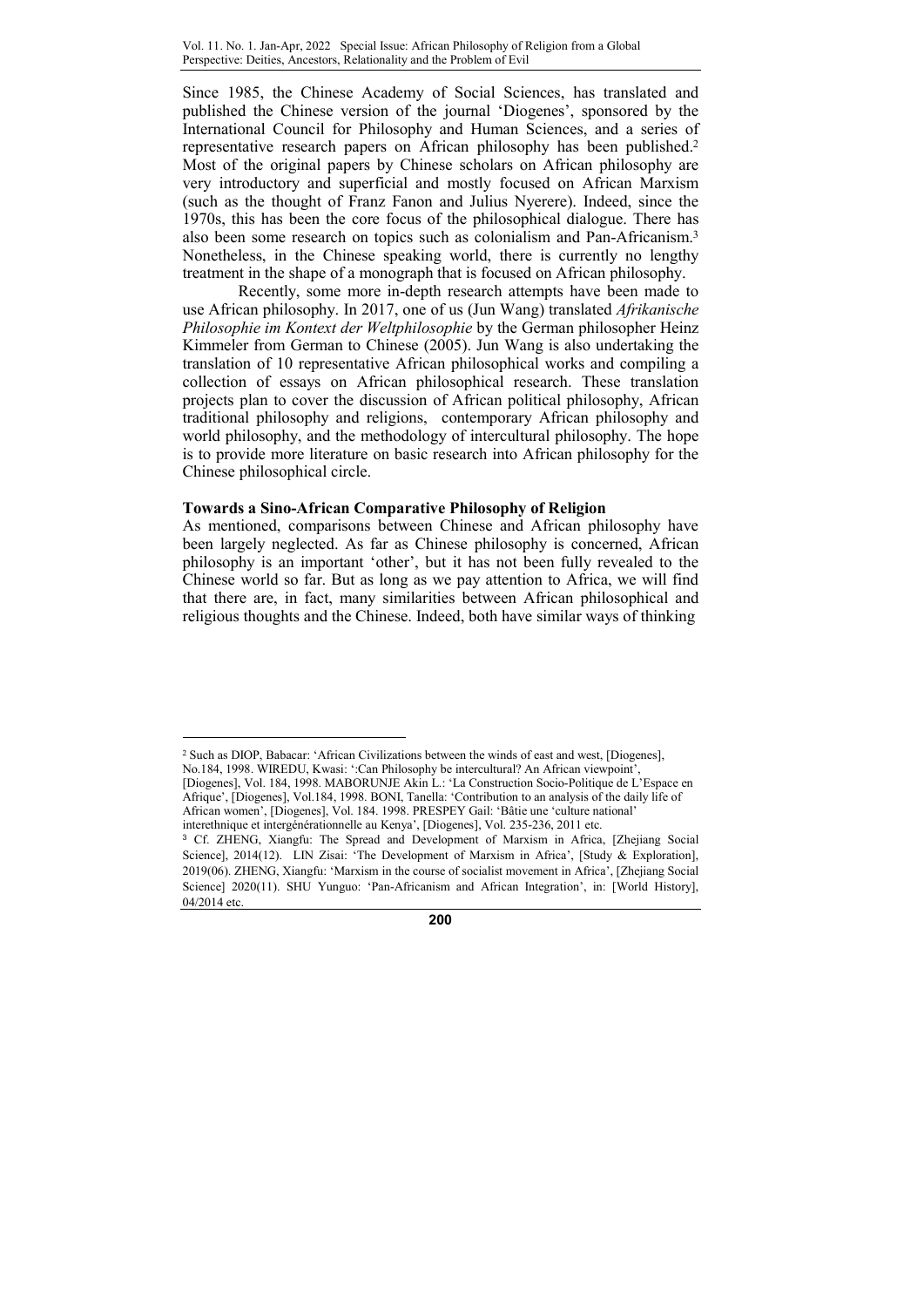about religion. Here we wish to focus on some similarities and provide some possible pathways towards philosophical comparisons of both Chinese and African philosophies of religion. Of course, we cannot include all the possible ways that Chinese and African philosophies of religion can be compared, but we will provide some important ideas that are worth considering. Here are some important comparative points:

(1) African religions and traditional ways of life are integrated, and there is not always an opposition between religion and science, and superstition and reason in the same sense that Western thought categorizes these. In this regard, China is more similar to Africa. In China there is no notion of a purely secular and scientific knowledge system. In fact, the traditional social life and religious factors are inseparable. Similarly, in Africa, it is not uncommon that both religion and witchcraft are used as complementary knowledge systems (CHIMAKONAM 2012). In fact, as scholars like Chimakonam and Innocent Asouzu have pointed out, the African epistemological viewpoint sees different aspects of reality not as opposites, but as complementary (CHIMAKONAM 2019; ASOUZU 2005). This is still very common in many rural areas in China, and we generally think that the rural areas with later modernization reflect traditional Chinese life. In addition, compared with the West, the relationship between religion and philosophy appears to be closer in Africa and China. This is clear in the way these cultures understand the problem of evil. Routinely, in the African philosophical context, evil can be explained by alluding to metaphysical entities, such as ancestors, demons, or deities. Moreover, the division between the natural and supernatural is not very clear in African thought: often there is no division between the two. Likewise, in Chinese philosophy, evil, destiny, misfortune, and so forth are explained by forces which are part of the world but are not clearly natural or supernatural (for such division does not exist) (PERKINS 2014). In short, explanations of the world are carried out by alluding to both scientific and religious ideas and, indeed, the division between these two is not clear. They are not opposites, but complementary realities.

(2) Both Chinese and African religions have obvious practicalities and are integrated into daily life. That is to say that religion has played a fundamental role in daily life and is intertwined with social reality. Chinese indigenous religions, such as Taoism, do not have a particularly complex philosophical theoretical system (unlike Buddhism that originates from India). Taoism is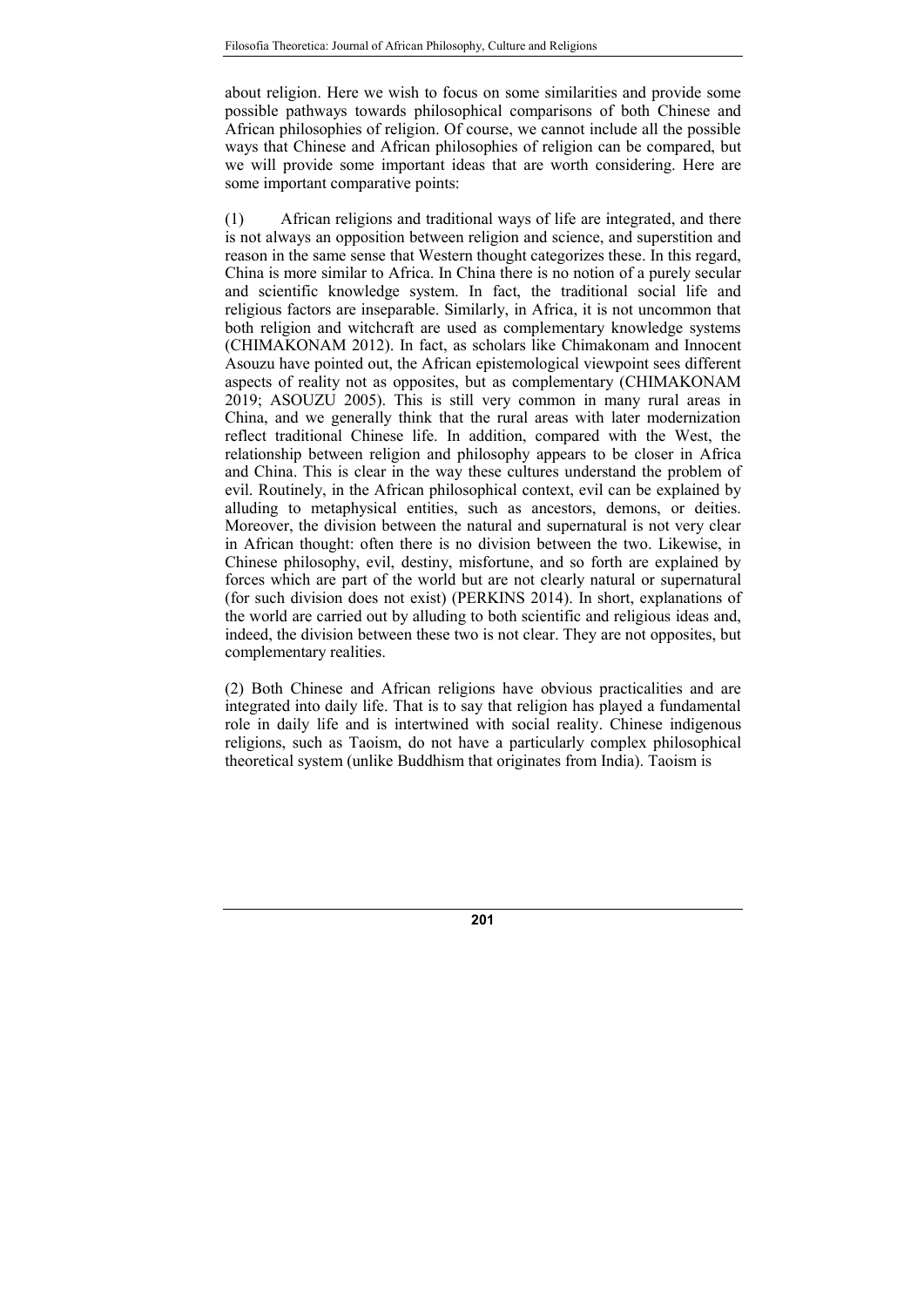more like a belief system on how to address daily life. Praying to ancestors or God has a very practical purpose: it is about changing one's daily life in a positive way. Metaphysical entities can intervene in the world and change its course (interestingly, however, this is usually not understood as a miracle like in Western Christianity). Hence, Taoists often pray for things such as rain in arid areas, releasing souls from purgatory, health, promotion, wealth, and so on. Many religions in Africa also serve a pragmatic role (MBITI 1990). For example, the Akan have a large number of gods in order to ensure a good harvest, protect people from disasters, or take special charge of a certain region, city, and village. The many gods of the Yoruba also play important roles in daily life, such as being responsible for the harvest and better weather conditions, curing diseases, helping humans to live together peacefully, as well as being stronger and more courageous in situations of war (GBADEGESIN 1996; CORDEIRO-RODRIGUES 2020). This kind of religious thinking integrated into life experience provides an ontological view of the world which is similar in both Africa and China. Indeed, the beliefs of the Onyame, worshipped by the Akan, and the Olodumare of the Yoruba, can be understood as similar in many ways to the idea of 'tian'/'heaven' in China. But in the European tradition, ontology has been philosophical rather than religious, at least since Ancient Greece.

(3) In the religious experience and rituals of Africa and China, the body experience and the body imagination triggered by it have long played a special role. In African religious experiences and rituals, participation with one's body is worthy of attention. In the religious world view of West Africa, the induction of God and person constitutes a harmonious tension (ZUESSE, 1979; PARRINDER 1961). The relationship between person and universe is understood through the intervention of the body in the world, and the meaning of life is constructed from this. In Chinese traditional religions such as Taoism, the practice of the body is regarded as a necessary way to obtain liberation, because the body has a close correspondence with the universe (CHEN 2005). This emphasis on the body in the religious experience of Africa and China does not appear in the traditional Greek-Hebrew religion of body and mind, which focuses on duality.

(4) The meaning of God is another topic that can be explored in Sino-African comparisons. The concepts of monotheism, polytheism, and so forth do not fully apply to Chinese and African religions. Routinely, there are several Gods in both religious traditions, but because each God or deity has many different functions, characteristics, and powers, it is questionable if it makes sense to classify African and Chinese religions as polytheist or monotheist. Hence, comparing concepts of God is one more way to explore Sino-African intercultural philosophy (HU (this issue); GU (this issue) CORDEIRO-RODRIGUES 2021).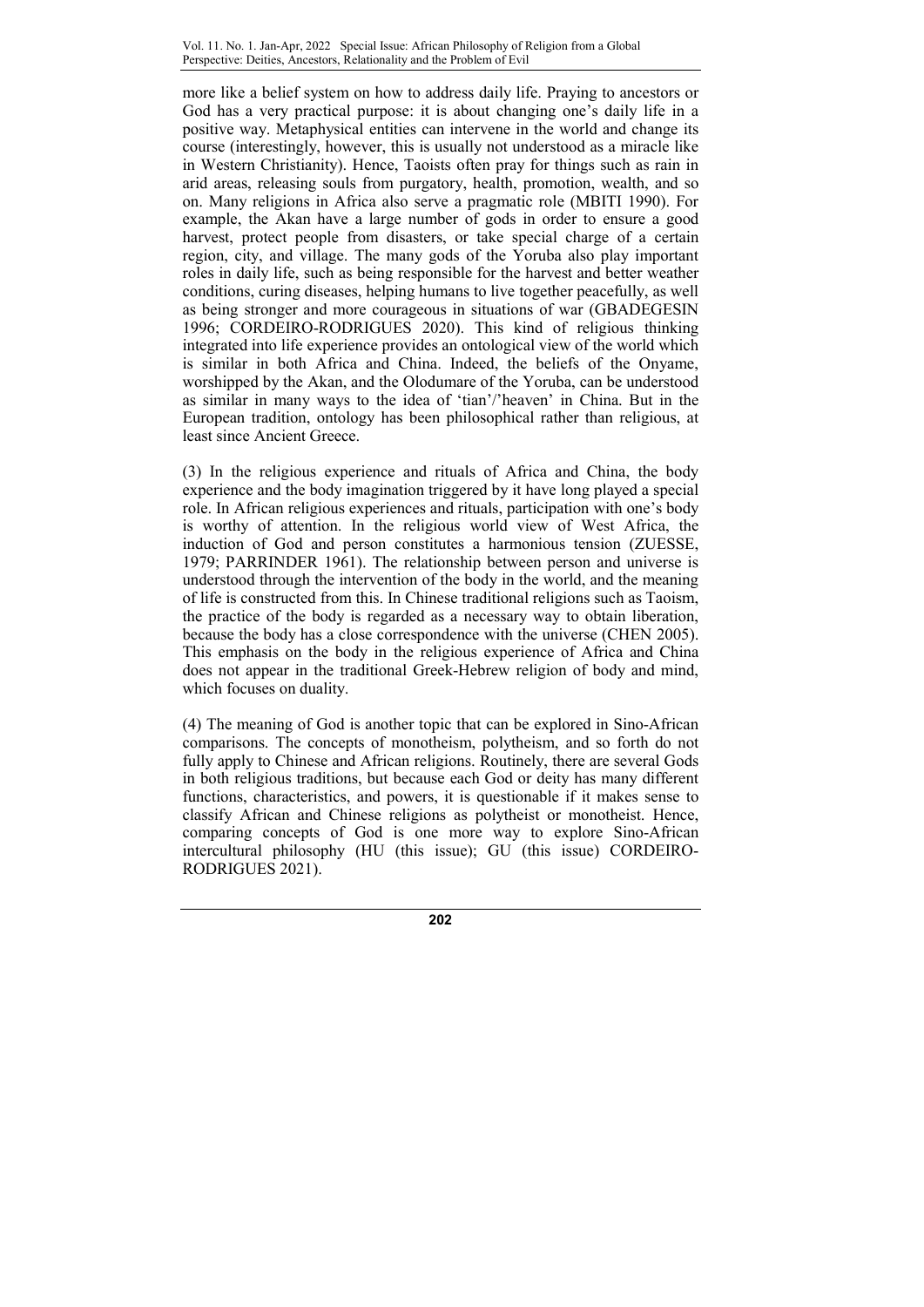(5) Concepts of Destiny can also be an interesting way to explore Sino-African philosophies of religion. The Ori concept in Yoruba philosophy seems to suggest individuals' predetermined faith and explains misfortunes according to individuals' Ori. Likewise, in Chinese philosophy, the concept of 'Ming' explains why bad things happen to good people and, at the same time, how people can play a role in their daily actions (GBADEGESIN 1996; SONG 2019). It is worth comparing these concepts and trying to build a Sino-African philosophy of destiny.

(6) The meaning of death can also be a point of comparison. In many traditional African religions, when humans die, they become one of the 'living-dead' and are able to continue their interactions with the human world (albeit in a different way from before) (MBITI 1990). Similarly, in Taoist philosophy, when people pass away, they are believed to become semi-Gods, or even evil Ghosts.

Questions that arise in the philosophy of religion such as world suffering, evil, the meaning of the God and His characteristics, amongst other key questions may be better answered if one takes an intercultural perspective. To understand this, let us look closely at the problem of evil: how can a morally perfect, omniscient and omnipotent God allow or cause evil in the world? At its most fundamental level, the understanding of the experience of evil and suffering is about people's daily experiences. Fundamentally, the problem of evil is a normative problem, and no reasonable theory can exclude such a great number of philosophical perspectives if it is to be taken seriously. It is only through valuing all the experiences of different cultures that it is possible to understand this suffering. This is, at its core, a methodological question. Any theory to be considered as sound needs to offer a better explanation to a problem than just offer the alternatives. The way to do this is to test the theory vis-à-vis a larger number of intuitions and theories of the world. The question becomes much more fundamental when speaking about suffering and evil in the world, where people's experiences are fundamental to understanding it. The problem of evil, if it neglects different worldviews and neglects an intercultural approach, is likely to be centered on the understanding of suffering by an elite, and, more precisely, a Christian Western elite. But if one is to theorize suffering in the right way, it cannot be selective about what kinds of suffering are important.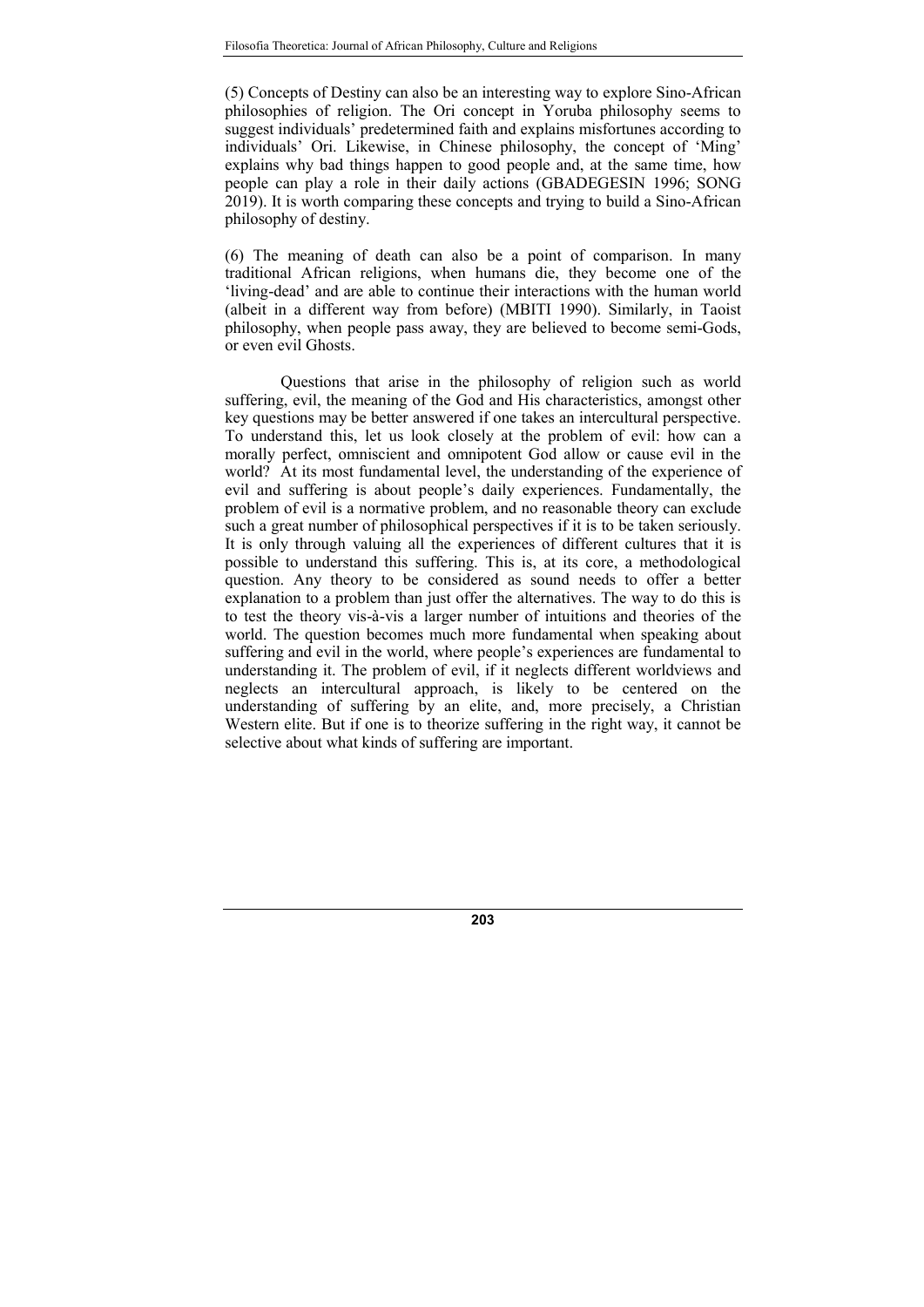This, of course, ought to be combined with exploring other important concepts and the list we provided above sheds some light on how to answer the question of the problem of evil. In Western Christian philosophy, the concept of free will is key to understanding the problem of evil. Philosophers such as Alvin Plantinga have explained evil in the world fundamentally as a necessary condition by which individuals can make moral choices. Nonetheless, combining the Yoruba concept of Ori with the Chinese concept of Ming seems to be another possible pathway that takes us beyond this idea of free will (SONG 2019; GBADEGESIN 1996). Both concepts offer a more deterministic (yet slightly prescriptive) views of destiny and, therefore, can give a new shape to the question of evil in the world.

It is also important to note the limits of Western Christian philosophy on addressing the problem of evil. The free will defense is grounded on a Christian idea which is, at the very least, controversial: the idea that only some people will be saved from suffering in Hell (See the passage in the Bible, Matt 22). Hence, the value of free will is justified for the good of  $a$  minority. Such an approach is ethically untenable.

What happens after someone dies is also a relevant topic for the problem of evil. Many Christian 'solutions' to the problem of evil are grounded in the idea of an after-life and how the existence of an after-life relativizes the suffering on Earth, making it less significant or, indeed, insignificant (ADAMS 2000). Nonetheless, this idea could potentially make sense if the after-life was eternal and some kind of paradise. In the African and Chinese conceptions, this is not the case. The after-life is often understood to be a reflection and a continuation of one's own life on Earth and, indeed, a place where suffering can exist (PERKINS 2014; MBITI 1990).

# Conclusion

These similarities between African and Chinese religions illustrate the necessity of a comparative study of African culture and Chinese religions and cultures. Today, we should look at African and Chinese philosophies from an inter-cultural perspective and put them into a Global framework for understanding. For the Chinese philosopher, the contemporary world ought not only to be merely the East and the West, but also Africa, Latin America, the Near East, South Asia, and so on. Using an intercultural perspective, the diversity of religion, culture, and philosophy will eventually form a brand-new self-understanding of each of our cultures (WANG 2017). The problem of evil, in particular, requires such an approach. This is because, as a problem that is fundamentally normative and about people's experiences, it cannot do without a Global approach that encompasses intercultural views on the meaning of suffering.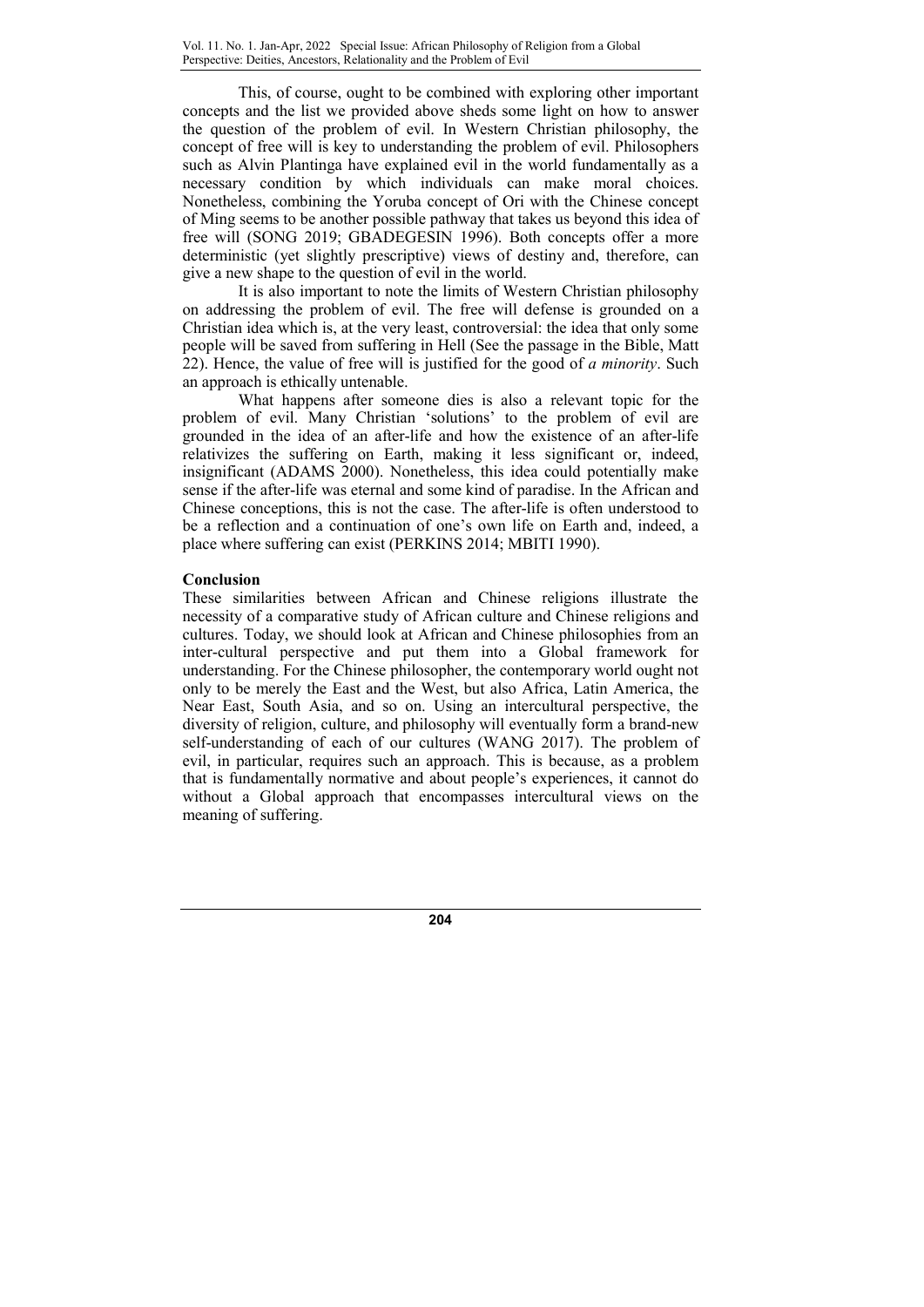### Funding Acknowledgements

This publication was made possible through the support of a grant from the John Templeton Foundation and the Global Philosophy of Religion Project at the University of Birmingham. The opinions expressed in this publication are those of the author(s) and do not necessarily reflect the views of these organizations.

**GLOBAL PHILOSOPHY EXECUTE SERVE SERVE SERVE RELIGION PROJECT**<br>BIRMINGHAM CENTRE FOR PHILOSOPHY OF RELIGION **JOHN TEMPLET** 

#### Relevant Literature

1. ADAMS, Marilyn McCord. [Horrendous Evils and the Goodness of God. 1st Edition], 2000. Cornell University Press: Ithaca (N.Y.) .

2. ASOUZU, Innocent. [The Method and Principles of Complementary Reflection in and Beyond African Philosophy], 2005. LIT Verlag Münster: Münster.

3. CHEN, Xia: "Wonderful in both body and spirit——A modern interpretation of the Taoist view of the body", [Philosophical Trends], pp. 35-19. 2005. Vol: 04.

4. CHIMAKONAM, Jonathan O. [Introducing African Science: Systematic and Philosophical Approach], 2012. AuthorHouse: United States.

5. ———. [Ezumezu: A System of Logic for African Philosophy and Studies]. 1st ed. 2019 edition. Springer: New York

6. CORDEIRO-RODRIGUES, Luís. "Yoruba Philosophy and Moral Constraints to War." [Ethical Perspectives] pp. 359–74, 2020. Vol. 27 (4). https://doi.org/10.2143/EP.27.4.3289450.

7. ———.2021. 'Mutability and Relationality: Towards an African Four-Dimensionalist Pan-Psychism.' [Religions]p. p. 1094, 2021, Vol. 12 (12). https://doi.org/10.3390/rel12121094.

8. GBADEGESIN, Segun. [African Philosophy: Traditional Yoruba Philosophy and Contemporary African Realities: 134. 2nd edition], 1996. Peter Lang Publishing Inc: New York.